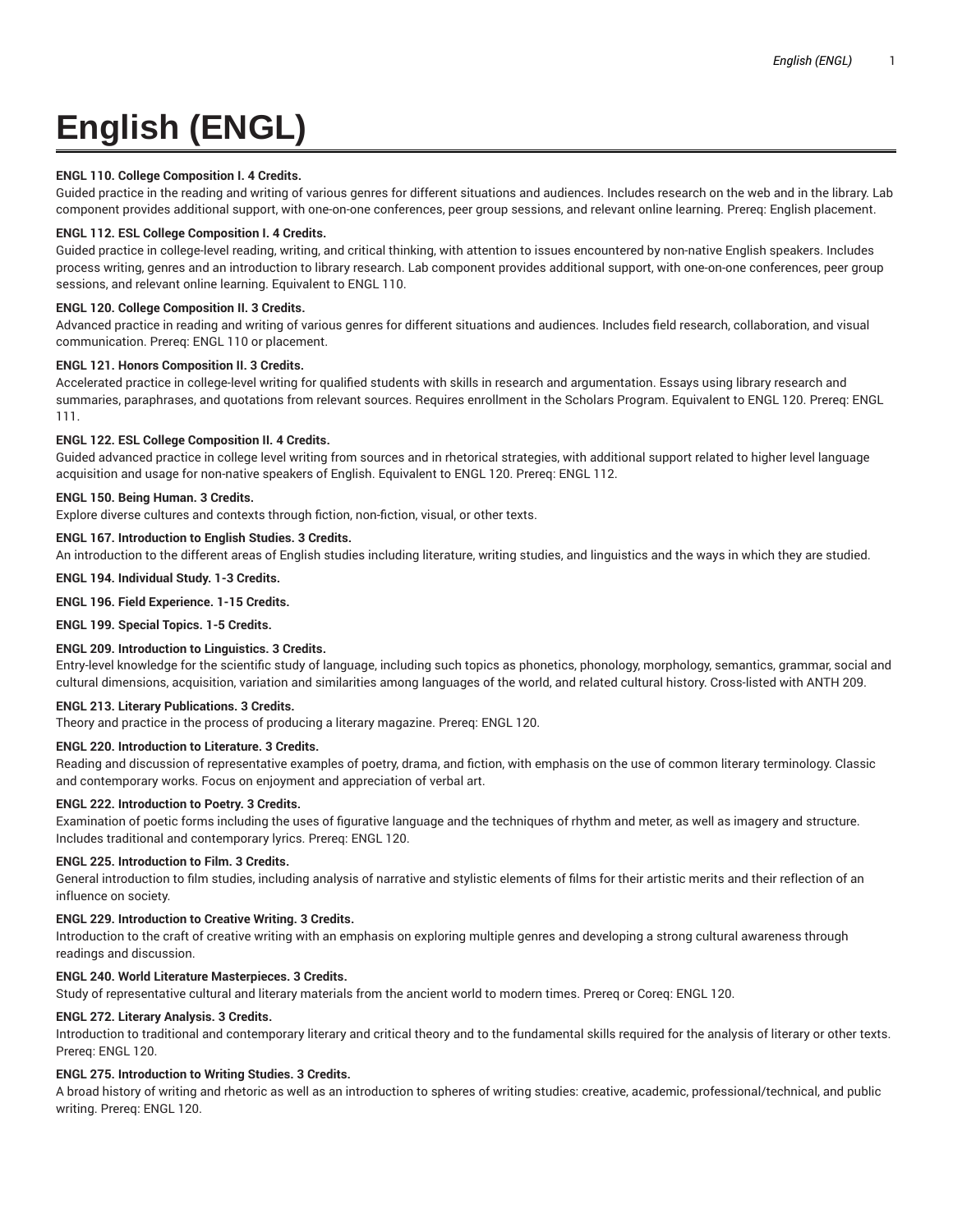# **ENGL 291. Seminar. 1-3 Credits.**

## **ENGL 292. Global Practicum: Study Abroad. 1-15 Credits.**

Pre-Arranged study at accredited foreign institutions (study abroad), domestic institutions (National Student Exchange) or on approved study abroad programs. Pre-requisite: Sophomore standing and prior approval by International Student and Study Abroad Services and major department. Graded 'P'or 'F' (Undergraduate), or 'S' or 'U' (Graduate).

# **ENGL 294. Individual Study. 1-5 Credits.**

**ENGL 299. Special Topics. 1-5 Credits.**

# **ENGL 301. Peer Tutoring and Writing in the Disciplines. 3 Credits.**

Introduction to individual writing instruction and conventions of disciplinary writing. In addition to classroom work and assignments, students will complete a practicum in the Center for Writers. Recommended for prospective educators, writing specialists in all fields, and peer tutors in the Center for Writers. Prereq: ENGL 120.

#### **ENGL 313. Literary Publications II. 3 Credits.**

Theory and practice in the process of producing a literary magazine. Prereq: ENGL 120.

#### **ENGL 315. British Literature I. 3 Credits.**

Survey of major works and writers in British literature from the Anglo-Saxon period through the 18th century. Prereq: ENGL 120.

#### **ENGL 316. British Literature II. 3 Credits.**

Survey of major works and writers in British literature from the Romantic Age to the present. Prereq: ENGL 120.

#### **ENGL 317. American Literature I. 3 Credits.**

Survey of major works and writers in American literature from the colonial period through the Civil War. Emphasis on the development of unique American values and literature. Prereq: ENGL 120.

# **ENGL 318. American Literature II. 3 Credits.**

Survey of major works and writers in American literature from the Civil War to the present. Includes traditional as well as experimental, innovative, and counter-cultural works and authors. Prereq: ENGL 120.

#### **ENGL 320. Business and Professional Writing. 3 Credits.**

Intensive practice employing the conventions of writing needed in professional genres and settings: writing for specific audiences and purposes. Inform, analyze, evaluate, and persuade. Prereq: ENGL 120, Junior standing.

## **ENGL 321. Writing in the Technical Professions. 3 Credits.**

Intensive practice employing the conventions of professional genres to write about technology development and use for expert, business, and more general audiences. Prereq: ENGL 120, Junior standing.

# **ENGL 322. Writing and the Creative Process. 3 Credits.**

Exploring genres that fuel creativity and critical awareness. Emphasis on flexibility and inventiveness in realizing any personal or professional project. Products may range from poetry/fiction to blogs to student-designed assignments based on major. Prereq: ENGL 120, Junior standing.

#### **ENGL 323. Creative Writing. 3 Credits.**

Creative writing with a focus on one literary genre. May be repeated for credit. Prereq: ENGL 120 and any one of the following: ENGL 229, ENGL 275 or ENGL 322.

# **ENGL 324. Writing in the Sciences. 3 Credits.**

The study and practice in written conventions of the sciences for academic, scientific, and public audiences. Prereq: ENGL 120. At least junior standing.

## **ENGL 325. Writing in the Health Professions. 3 Credits.**

Study of and practice in language use and written conventions of the health professions for academic, scientific, and public audiences. Prereq: ENGL 120 and Junior standing.

## **ENGL 326. Writing in the Design Professions. 3 Credits.**

This course provides intensive practice employing the conventions of those professional genres needed to write for professional contexts and audiences in design fields. Prereq: ENGL 120, Junior standing.

## **ENGL 330. Women's Writing. 3 Credits.**

Study of writing (and other texts) produced by women of various cultural, ethnic, or national backgrounds from a variety of time periods. May be repeated for credit. Prereq: ENGL 120.

# **ENGL 331. Contemporary Women Writers. 3 Credits.**

Study of the language, imagery, themes, and genres in 20th century literature by women of various cultural, ethnic, and national backgrounds. Prereq: ENGL 120.

## **ENGL 333. Fantasy and Science Fiction. 3 Credits.**

Study of social and psychological implications of fantasy literature and works of fiction concerned with the impact of science and technology on the human imagination. Prereq: ENGL 120.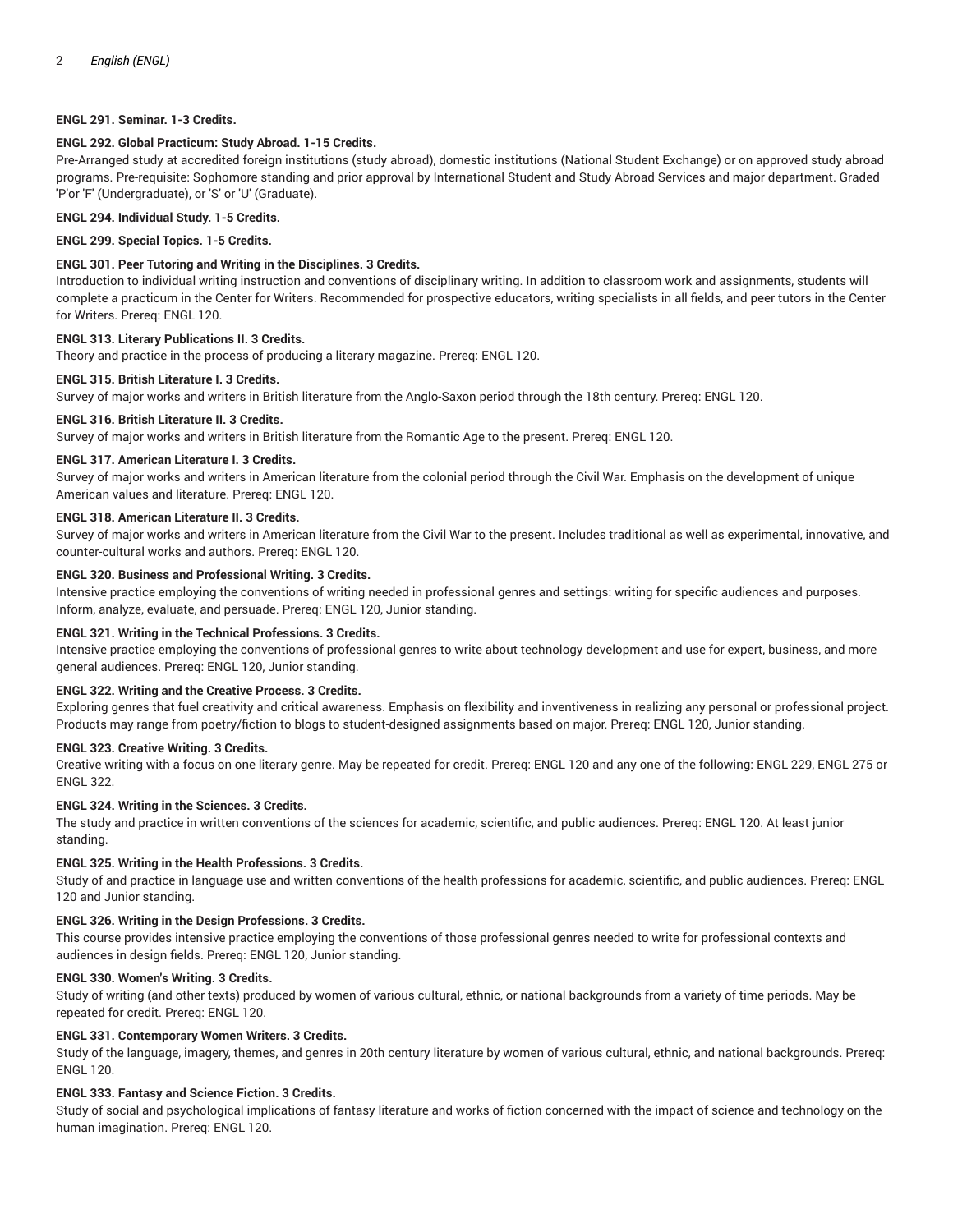# **ENGL 335. Multicultural Writers. 3 Credits.**

Major literary figures within and outside the United States. Includes Asian, Mexican, and Canadian, as well as Native-American, Black, Asian-American, and Chicano writers. Prereq: ENGL 120.

# **ENGL 336. Literature and The Environment. 3 Credits.**

Milestones of American writing about nature and culture from Thoreau to the present. Reading and analysis of literary encounters with place and issues that arise when the local is global. Prereq: ENGL 120.

#### **ENGL 340. 19th Century American Fiction. 3 Credits.**

Selected fiction reflecting problems and ideas, emphasizing the shift from romanticism to realism and naturalism, of the 19th century. Representative writers: Cooper, Hawthorne, Twain, Jewett, James, and Wharton, and includes minority voices. Prereq: ENGL 120.

#### **ENGL 341. 20th Century American Fiction. 3 Credits.**

Selected fiction reflecting social, psychological, and literary trends in the 20th century. Includes multicultural and women authors, as well as experimentations in genre. Prereq: ENGL 120.

#### **ENGL 345. Themes in American Culture. 3 Credits.**

A multidisciplinary approach, including art, music, and literature, to various eras and themes in American cultural history. Prereq: ENGL 120.

#### **ENGL 357. Visual Culture and Language. 3 Credits.**

This course will cover the rise of visual culture and the impact this historical shift has made on print culture and writing. Students will produce information graphics, photo essays, videos, and other genres. Prereq: ENGL 120, Junior standing.

#### **ENGL 358. Writing in the Humanities and Social Sciences. 3 Credits.**

Theory and practice for writing multiple genres in the humanities and social sciences. Prereq: ENGL 120, Junior standing.

# **ENGL 360. Grammatical Structure/English. 3 Credits.**

Examines the system of the English sentence. Emphasis on structures and components with attention to application in teaching, stylistic analysis, and editing.

# **ENGL 375. The Bible as Literature. 3 Credits.**

Study of the texts of the Hebrew Bible and New Testament, with an emphasis on the documents' historical and cultural settings, their global influence, and current rhetorical and literary interpretative methods. Prereq: ENGL 120.

#### **ENGL 376. Poetry of Rock. 3 Credits.**

Examination of rock lyrics as contemporary poems, using techniques of literary criticism to analyze their themes, their aesthetic principles, and their place in art and culture.

#### **ENGL 377. Modern Poetry. 3 Credits.**

Experimentation and innovation in poetry from 1910 to 1945. American, English, and Irish poets, including such transnational writers as Eliot, Pound, H.D., D.H. Lawrence, and Auden. May be repeated. Prereq: ENGL 120.

#### **ENGL 379. Global Seminar. 1-6 Credits.**

NDSU instructed experience or field study in a foreign country. Conducted in English for residence credit. Pre-requisite: Prior approval by International Student and Study Abroad Services and major department. May be repeated. Standard Grading.

## **ENGL 380. Shakespeare. 3 Credits.**

Study of representative poetry, comedies, histories, and tragedies. Prereq: ENGL 120.

#### **ENGL 382. Film Genres and Styles. 3 Credits.**

Study of one or more film genres, styles, or movements, focusing on aesthetic conventions, cultural context, socio-historical significance, and critical approaches. May be repeated with change of topic. Prereq: THEA 115 or ENGL 225 or ENGL 272.

#### **ENGL 385. British Fiction. 3 Credits.**

Examines significant works of British and their literary artistry.short and long fiction in terms of their cultural, social, and psychological content. Prereq: ENGL 120.

#### **ENGL 389. Non-fiction Prose. 3 Credits.**

Examines non-fiction prose in its various forms as a significant literary genre capable of exploring cultural, social, historical, psychological, and philosophical matters with logic, emotional power, and literary artistry. Prereq: ENGL 120.

## **ENGL 391. Seminar. 1-3 Credits.**

## **ENGL 392. Global Practicum: Study Abroad. 1-15 Credits.**

Pre-Arranged study at accredited foreign institutions (study abroad), domestic institutions (National Student Exchange) or on approved study abroad programs. Pre-requisite: Sophomore standing and prior approval by International Student and Study Abroad Services and major department. Graded 'P'or 'F' (Undergraduate), or 'S' or 'U' (Graduate).

## **ENGL 394. Individual Study. 1-5 Credits.**

**ENGL 396. Field Experience. 1-15 Credits.** Field Experience.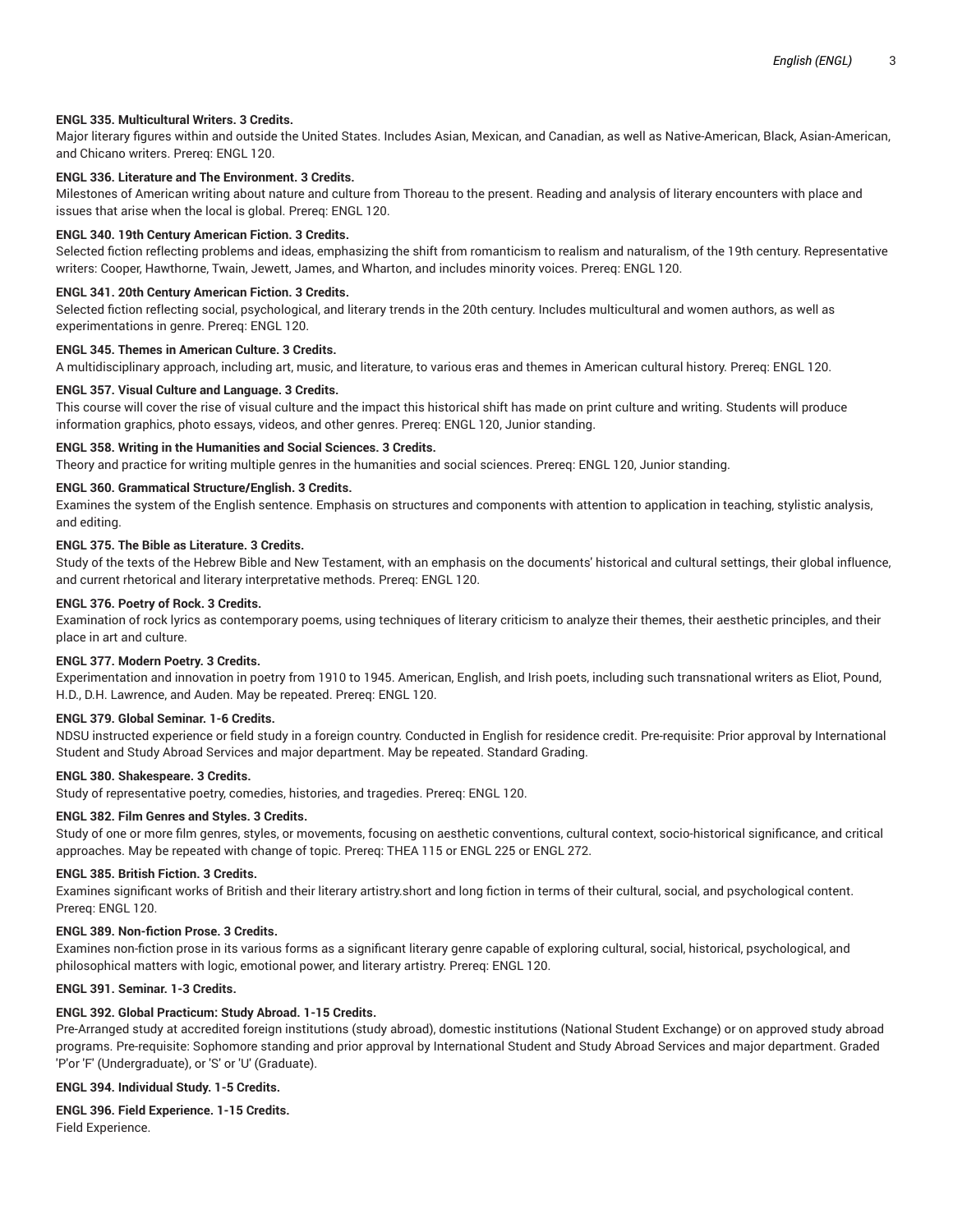# **ENGL 399. Special Topics. 1-5 Credits.**

# **ENGL 413. Literary Publications III. 3 Credits.**

Theory and practice in the process of producing a literary magazine. Prereq: ENGL 120.

## **ENGL 423. Creative Writing Studio. 3 Credits.**

Advanced creative writing with an emphasis on the student as working writer. Readings in creative and/or critical texts and participation in community events. Intensive workshop discussion, with the goal of producing a publishable manuscript. Prereq: ENGL 275, ENGL 322 or ENGL 323.

# **ENGL 435. Young Adult Literature in a Multicultural World. 3 Credits.**

Introduction to the field of Young Adult Literature (YAL) with an emphasis on multicultural novels. Recommended for English Education majors, English majors seeking breadth in their reading, and students seeking diverse reading. Prereq: ENGL 120. {Also offered for graduate credit - see ENGL 635.}.

# **ENGL 449. Usability and User Experience. 3 Credits.**

This course will form the basis for teaching the core competencies for working in the English department UX lab. Additionally, it will prepare students to collaborate with design teams to create better documentation, to create fuller user understandings of user inscription preferences, and to craft information strategies. This course will teach user inquiry methods, data collection, genre conventions, and rhetorical strategies for user advocacy. {Also offered for graduate credit - see ENGL 649}.

## **ENGL 452. History of the English Language. 3 Credits.**

Development of the English language from its Germanic origins to the modern period. Prereq: ENGL 120. Recommended: ENGL 209. {Also offered for graduate credit - see ENGL 652.}.

# **ENGL 453. Social and Regional Varieties of English. 3 Credits.**

Study of sociological factors as they relate to language (American English). Examines region, age, gender, ethnicity, self-identity, situation, profession, etc. and their relation to pronunciation, word choice, politeness, formality, turn-taking, etc. Students conduct original research. Prereq: ENGL 120. Recommended: ENGL 209. {Also offered for graduate credit - see ENGL 653.}.

## **ENGL 454. Language Bias. 3 Credits.**

Application of current linguistic, rhetorical, and literary theory to examine and analyze the ways in which the social asymmetries of gender, sexuality, race, and ethnicity are reflected and sustained through discourse practices. Prereq: ENGL 120. {Also offered for graduate credit - see ENGL 654.}.

# **ENGL 455. International Technical Writing. 3 Credits.**

Theories and practical applications of approaches to international technical documents, including globalization, localization, and translation preparations and procedures. Extensive use of case studies and cultural models. Prereq: ENGL 120, Junior standing. {Also offered for graduate credit see ENGL 655.}.

## **ENGL 456. Literacy, Culture and Identity. 3 Credits.**

Reading, writing, research, and discussion of diverse types of literacy from functional to cultural to technological and their roles in culture and identity formation. Completion of related community projects. Prereq: ENGL 272 or ENGL 275, Junior standing. {Also offered for graduate credit - see ENGL 656.}.

## **ENGL 457. Electronic Communication. 3 Credits.**

This web-based class will explore issues related to electronic communication through selected readings, projects that allow students to develop skills and insight through experiential learning, and though reflection on the dynamics of online education itself. Prereq: ENGL 120.

## **ENGL 458. Advanced Writing Workshop. 3 Credits.**

Writing, revising, and editing projects based on rhetorical principles. Frequent response from peers and instructor. Analysis of selected readings and students' own writing. Prereq: Any one of the following: ENGL 320, ENGL 321, ENGL 322, ENGL 323, ENGL 324, ENGL 325, ENGL 326 or ENGL 358.

## **ENGL 459. Researching and Writing Grants and Proposal. 3 Credits.**

A rhetorical approach to researching and writing academic grants, business proposals, and related professional documents. Students develop a portfolio of professionally designed and edited documents as well as the vocabulary of grants writing and research. Prereq: ENGL 120 and Junior standing. {Also offered for graduate credit - see ENGL 659.}.

## **ENGL 467. English Studies Capstone Experience. 3 Credits.**

Cumulative and integrative study for English majors of English language, literature, and composition. Prereq: ENGL 272.

# **ENGL 472. 20th Century American Writers. 3 Credits.**

Intensive study of major American writers from 1900 to 1950. Prereq: ENGL 272. {Also offered for graduate credit - see ENGL 672.}.

# **ENGL 474. Native American Literature. 3 Credits.**

The development of literature by and about Native Americans is traced from 1850 to the present. Focus on Native American identity and contributions to the American culture. Prereq: ENGL 272. {Also offered for graduate credit - see ENGL 674.}.

## **ENGL 476. Topics in American Literature. 3 Credits.**

Intensive study of a special theme, form, period, or group of writers central to the formation and development of American literature. May be repeated with change of topic. Prereq: ENGL 272. {Also offered for graduate credit - see ENGL 676.}.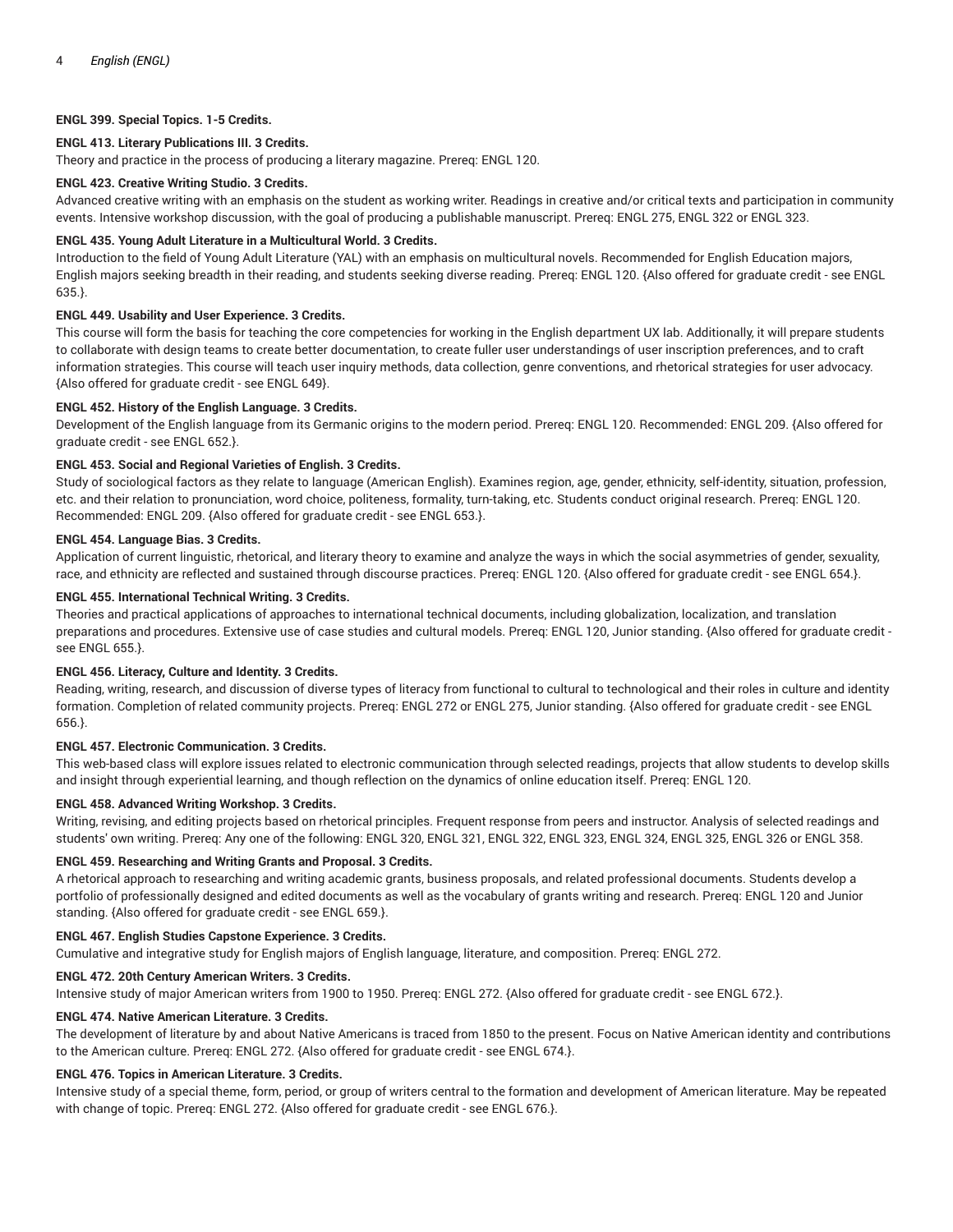# **ENGL 480. Medieval Literature. 3 Credits.**

British poetry and prose from the beginning of the Middle Ages to 1500, excluding Chaucer. Prereq: ENGL 272. {Also offered for graduate credit - see ENGL 680.}.

## **ENGL 482. Renaissance Literature. 3 Credits.**

Study of British writers of the 16th and 17th centuries. Prereq: ENGL 272. {Also offered for undergraduate credit - see ENGL 682.}.

#### **ENGL 483. Topics in British Literature. 3 Credits.**

Intensive study of a special theme, form, period, or group of writers central to the formation of British literature. May be repeated with change of topic. Prereq: ENGL 272. {Also offered for graduate credit - see ENGL 683.}.

#### **ENGL 486. Romantic Literature. 3 Credits.**

Study of major British writers from the French Revolution to the coronation of Queen Victoria. Prereq: ENGL 272. {Also offered for graduate credit - see ENGL 686.}.

## **ENGL 491. Seminar. 1-5 Credits.**

#### **ENGL 492. Global Practicum: Study Abroad. 1-15 Credits.**

Pre-Arranged study at accredited foreign institutions (study abroad), domestic institutions (National Student Exchange) or on approved study abroad programs. Pre-requisite: Sophomore standing and prior approval by International Student and Study Abroad Services and major department. Graded 'P'or 'F' (Undergraduate), or 'S' or 'U' (Graduate).

#### **ENGL 493. Undergraduate Research. 1-5 Credits.**

**ENGL 494. Individual Study. 1-5 Credits.**

**ENGL 496. Field Experience. 1-15 Credits.**

**ENGL 499. Special Topics. 1-5 Credits.**

#### **ENGL 635. Young Adult Literature in a Multicultural World. 3 Credits.**

Introduction to the field of Young Adult Literature (YAL) with an emphasis on multicultural novels. Recommended for English Education majors, English majors seeking breadth in their reading, and students seeking diverse reading. {Also offered for undergraduate credit - see ENGL 435.}.

#### **ENGL 649. Usability and User Experience. 3 Credits.**

This course will form the basis for teaching the core competencies for working in the English department UX lab. Additionally, it will prepare students to collaborate with design teams to create better documentation, to create fuller user understandings of user inscription preferences, and to craft information strategies. This course will teach user inquiry methods, data collection, genre conventions, and rhetorical strategies for user advocacy. {Also offered for undergraduate credit - see ENGL 449}.

#### **ENGL 652. History of the English Language. 3 Credits.**

Development of the English language from its Germanic origins to the modern period. {Also offered for undergraduate credit - see ENGL 452.}.

#### **ENGL 653. Social and Regional Varieties of English. 3 Credits.**

Study of sociological factors as they relate to language (American English). Examines region, age, gender, ethnicity, self-identity, situation, profession, etc. and their relation to pronunciation, word choice, politeness, formality, turn-taking, etc. Students conduct original research. {Also offered for undergraduate credit - see ENGL 453.}.

#### **ENGL 654. Language Bias. 3 Credits.**

Application of current linguistic, rhetorical, and literary theory to examine and analyze the ways in which the social asymmetries of gender, sexuality, race, and ethnicity are reflected and sustained through discourse practices. {Also offered for undergraduate credit - see ENGL 454.}.

# **ENGL 655. International Technical Writing. 3 Credits.**

Theories and practical applications of approaches to international technical documents, including globalization, localization, and translation preparations and procedures. Extensive use of case studies and cultural models. {Also offered for undergraduate credit - see ENGL 455.}.

#### **ENGL 656. Literacy, Culture and Identity. 3 Credits.**

Reading, writing, research, and discussion of diverse types of literacy from functional to cultural to technological and their roles in culture and identity formation. Completion of related community projects. {Also offered for undergraduate credit - see ENGL 456.}.

## **ENGL 659. Researching and Writing Grants and Proposal. 3 Credits.**

A rhetorical approach to researching and writing academic grants, business proposals, and related professional documents. Students develop a portfolio of professionally designed and edited documents as well as the vocabulary of grants writing and research. {Also offered for undergraduate credit - see ENGL 459.}.

# **ENGL 672. 20th Century American Writers. 3 Credits.**

Intensive study of major American writers from 1900 to 1950. {Also offered for undergraduate credit - see ENGL 472.}.

#### **ENGL 674. Native American Literature. 3 Credits.**

The development of literature by and about Native Americans is traced from 1850 to the present. Focus on Native American identity and contributions to the American culture. {Also offered for undergraduate credit - see ENGL 474.}.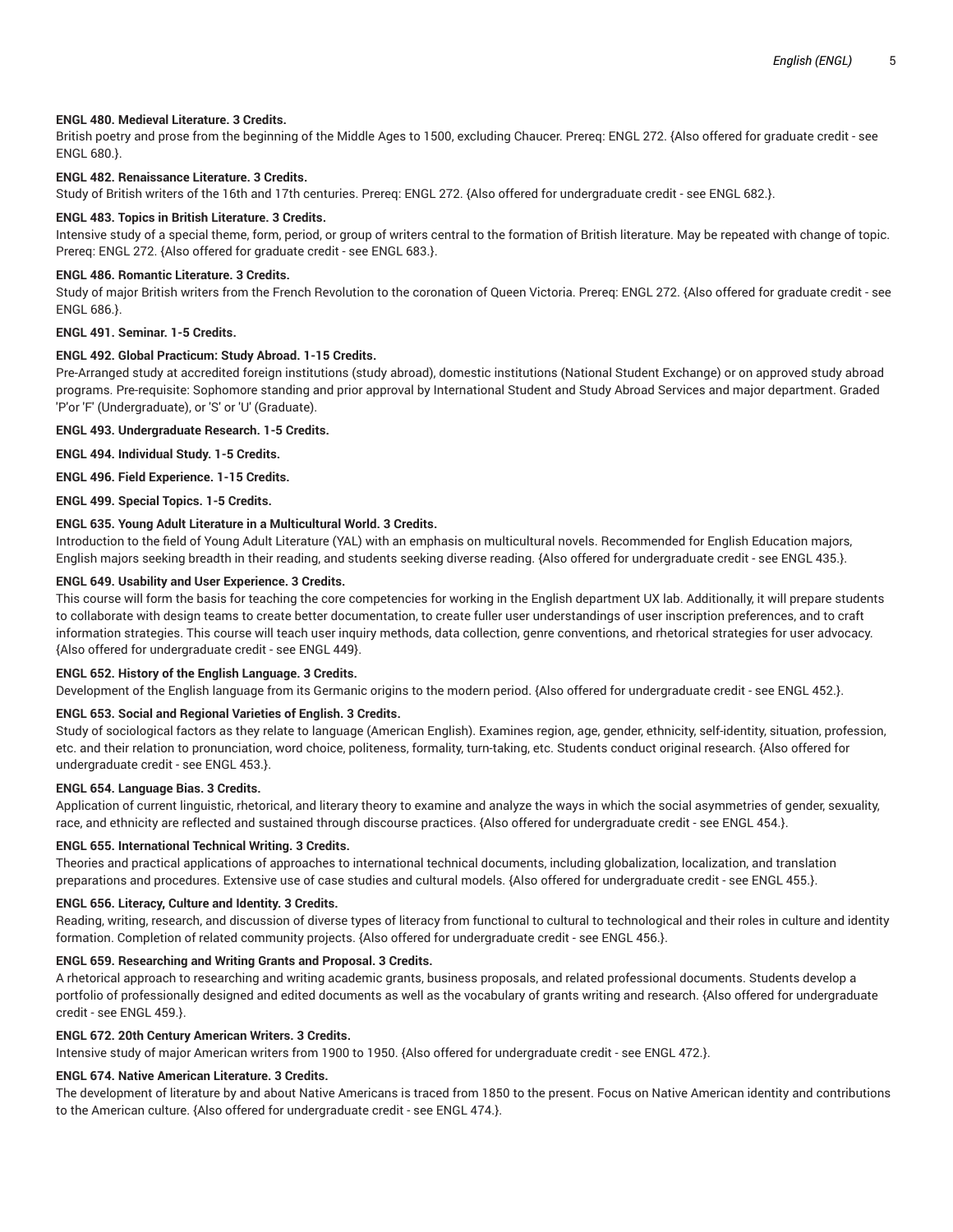## **ENGL 676. Topics in American Literature. 3 Credits.**

Intensive study of a special theme, form, period, or group of writers central to the formation and development of American literature. May be repeated with change of topic. {Also offered for undergraduate credit - see ENGL 476.}.

## **ENGL 680. Medieval Literature. 3 Credits.**

British poetry and prose from the beginning of the Middle Ages to 1500, excluding Chaucer. {Also offered for undergraduate credit - see ENGL 480.}.

#### **ENGL 682. Renaissance Literature. 3 Credits.**

Study of British writers of the 16th and 17th centuries. {Also offered for undergraduate credit - see ENGL 482.}.

## **ENGL 683. Topics in British Literature. 3 Credits.**

Intensive study of a special theme, form, period, or group of writers central to the formation of British literature. May be repeated with change of topic. {Also offered for undergraduate credit - see ENGL 483.}.

#### **ENGL 686. Romantic Literature. 3 Credits.**

Study of major British writers from the French Revolution to the coronation of Queen Victoria. {Also offered for undergraduate credit - see ENGL 486.}.

#### **ENGL 690. Graduate Seminar. 1-3 Credits.**

#### **ENGL 692. Global Practicum: Study Abroad. 1-15 Credits.**

Pre-Arranged study at accredited foreign institutions (study abroad), domestic institutions (National Student Exchange) or on approved study abroad programs. Pre-requisite: Sophomore standing and prior approval by International Student and Study Abroad Services and major department. Graded 'P'or 'F' (Undergraduate), or 'S' or 'U' (Graduate).

#### **ENGL 695. Field Experience. 1-15 Credits.**

Field-oriented supervised learning activities outside the college classroom that include a preplanned assessment of the experience, registration during the term the experience is conducted, and post evaluation with the instructor. Departmental approval.

#### **ENGL 696. Special Topics. 1-5 Credits.**

#### **ENGL 751. Tools for Academic Writing: Clarity and Style. 1 Credit.**

Primary goal: Students will learn and practice using specific strategies for writing clear, correct, and audience-appropriate academic documents. In addition, they will investigate writing expectations and analyze academic writing in their own discipline. S/U grading.

#### **ENGL 752. Tools for Academic Writing: Writing Your Manuscript. 1 Credit.**

Semester-long intensive academic writing with extensive individualized feedback. Students develop a writing plan, obtain approval from their advisors, and write intensively, receiving regular individualized assistance from a graduate writing consultant. S/U grading.

#### **ENGL 753. Rhetorics, Poetics Of New Media. 3 Credits.**

This web-based class will provide in-depth study of major new media theorists and require students to consider the research and teaching implications of new media for the humanities and social sciences. . Prereq: Graduate standing.

#### **ENGL 754. Rhetorics of Science and Technology. 3 Credits.**

The study and critique of the rhetorics of science and technology, informed by rhetorical theory and by the philosophy of and the social studies of science and technology. Prereq: Graduate standing or instructor approval.

#### **ENGL 755. Composition Theory. 3 Credits.**

Study of contemporary theories of teaching writing with frequent summary/response papers on assigned readings and a research paper on composition theory.

#### **ENGL 756. Composition Research. 3 Credits.**

Study of designs and basic statistics for writing research; analysis of current research; and a research project in composition.

# **ENGL 758. Topics in Rhetoric, Writing, and Culture. 3 Credits.**

Intensive study of a theme, form, period, theory or theorist, writer or group of writers, or issue in rhetoric, writing, and culture. May be repeated with change of topic.

#### **ENGL 759. History of Writing Instruction. 3 Credits.**

The study of the history of writing instruction from antiquity to the present, with emphasis on relevance of writing instruction. Prereq: Graduate standing or instructor approval.

#### **ENGL 760. Graduate Scholarship. 3 Credits.**

Introduction to scholarship in English studies and to the nature and state of the discipline.

# **ENGL 761. Writing: Invention to Innovation. 3 Credits.**

Exploration of the use of rhetorical canon in writing, spanning a period from the Aristotelian concept of invention to the contemporary manifestation of innovation. Prereq: admission to English graduate program.

# **ENGL 762. Critical Theory. 3 Credits.**

Study of contemporary literary theory and criticism.